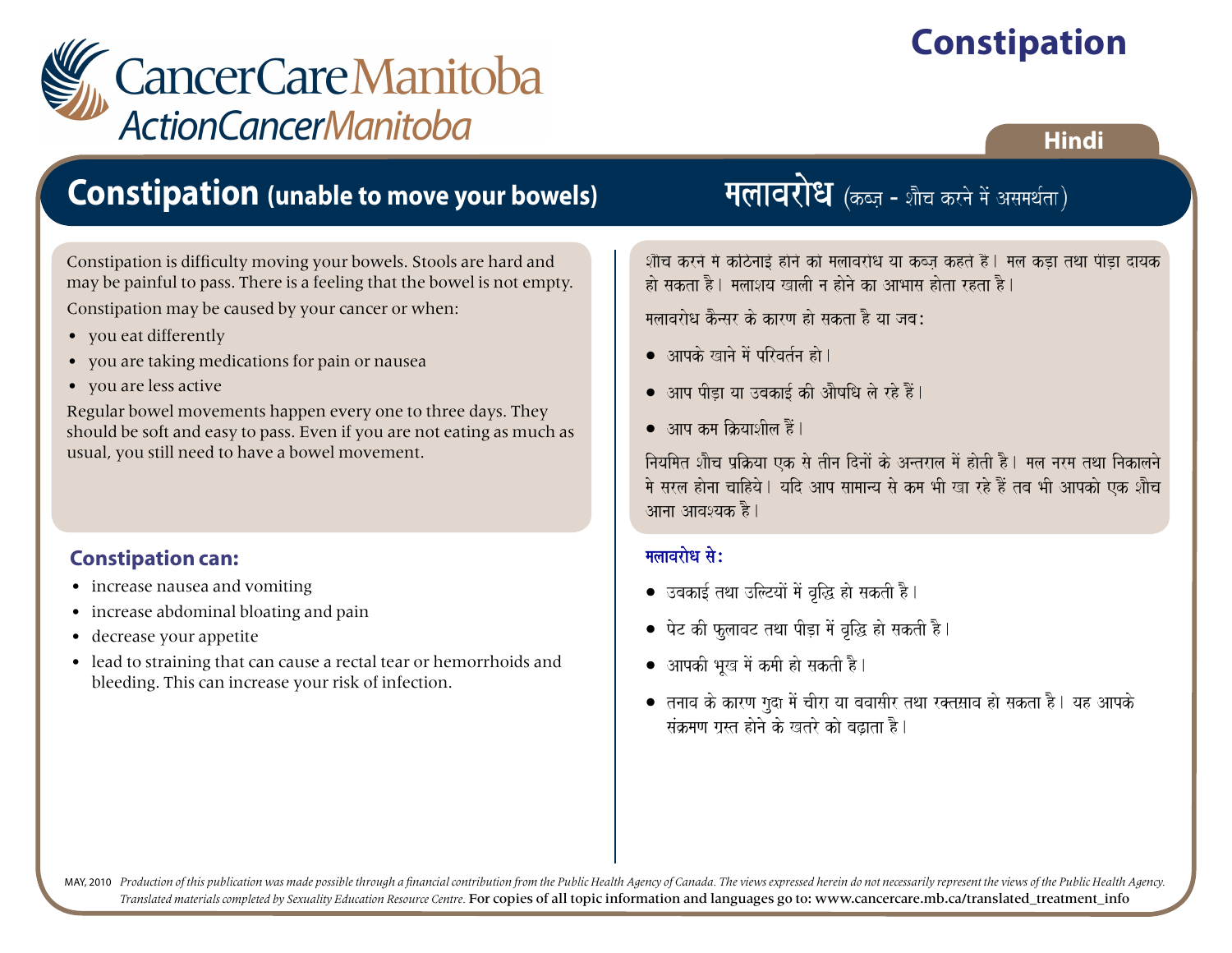

### **Constipation (unable to move your bowels)**

#### **Call your nurse or doctor if you have:**

- not had a bowel movement within three days
- abdominal or rectal pain
- vomiting

#### **Tips to help you with constipation:**

- Eat high fibre foods like whole grain breads, cereals, fruits, vegetables, nuts and seeds.
- Drink plenty of fluids. Fluids help to keep the stool soft.
- Prune juice and warm liquids may be helpful.
- Try to walk 15-30 minutes each day or try other activities such as cycling or swimming.
- Eat at the same time each day.
- Try to have a bowel movement at the same time each day.

### मलावरोध (कब्ज़ - शौच करने में असमर्थता)

**Hindi**

#### अपने नर्स अथवा डॉक्टर से संम्पर्क करें यदि आपको:

- तीन दिनों से शौच नही हुई
- पेट या गुदा में पीड़ा है।
- $\bullet$  उल्लिट्याँ लगी है ।

#### $m$ मलावरोध में आपकी सहायता हेतु युक्तियाँ:

- रेशे से भरपूर खाद्यों का सेवन करें जैसे साबुत अनाज की रोटी, सीरियल, फलँ, सब्जियाँ, मेवे तथा बीज।
- $\bullet$  पर्याप्त तरल पदार्थो का सेवन करें। तरल पदार्थ मल को नरम रखने में सहायक होते हैं |
- $\bullet$  आलूबुखारे का रस तथा गर्म द्रव्य सहायक हो सकते हैं।
- प्रतिदिन 15-30 मिनट पैदल चलने का प्रयास करें या अन्य क्रियाओं का प्रयास करें जैसे कि साइकल चलाना या तैरना।
- प्रतिदिन एक ही समय पर खायें।
- प्रतिदिन एक ही समय पर शौच जायें ।

MAY, 2010 Production of this publication was made possible through a financial contribution from the Public Health Agency of Canada. The views expressed herein do not necessarily represent the views of the Public Health Ag *Translated materials completed by Sexuality Education Resource Centre.* For copies of all topic information and languages go to: www.cancercare.mb.ca/translated\_treatment\_info